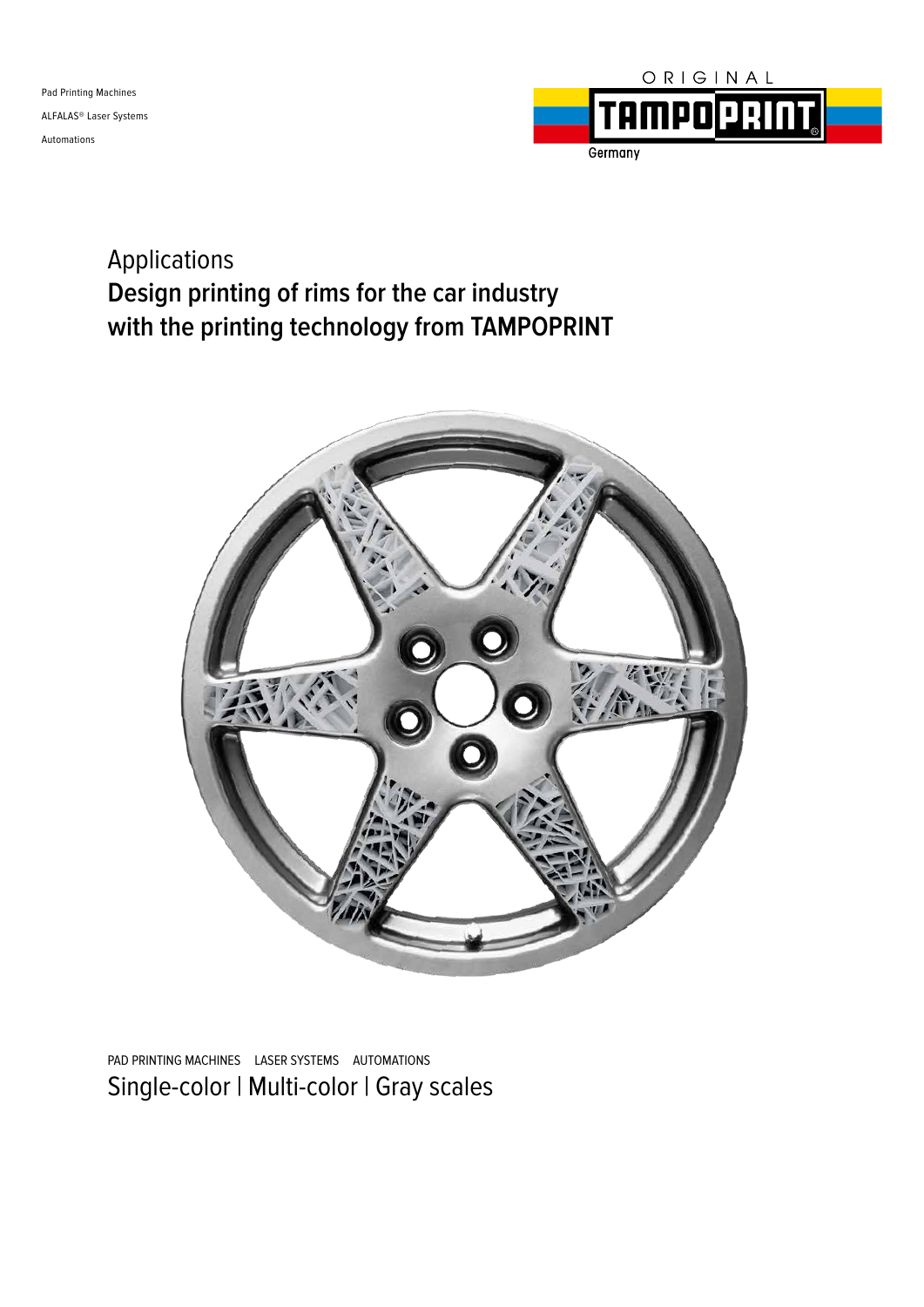### Applications

## **Design printing on wheels**

To upgrade wheels with new design ideas, pad printing is THE technical solution. Only with this printing process it is possible to print directly on three-dimensionally formed surfaces. Years and years of experience in technology and application know-how in pad printing enable TAMPOPRINT to offer appropriate solutions even for such complex tasks.

In the car industry, strong focus is made on product quality. To keep these high standards also for the decoration of wheels, it is necessary to understand the technical demands of this industry. To compensate these tolerances caused during production of wheels, we have developed technologies that allow for the wheel to be perfectly positioned for the printing process. For the exact positioning of the wheels we use a rotary/swivelling table with four degrees of positioning span/angle. This way, there are almost no limits for the realization of the design because nearly every area within the wheels can be reached. The designs to be printed can

vary from single-color decorations or gray scales to six-color decorations. Very high demands are made also on the printing inks with regard to resistance against environmental impacts as well as possibilities to add vanish. User-oriented handling processes as well as the integration into an industrial production control complete the machine concepts.

As a technology leader, we see it as our duty to develop new machine concepts and to present them to the market. Excellence – Made in Germany!

**Workflow of the industrial design printing for wheels:**

- Identification of the wheel
- Requesting the data from the customer ERP system
- Centering and aligning the wheel
- Printing
- Drying of the printing inks
- Unloading





Example: Gray scales Example: Single-color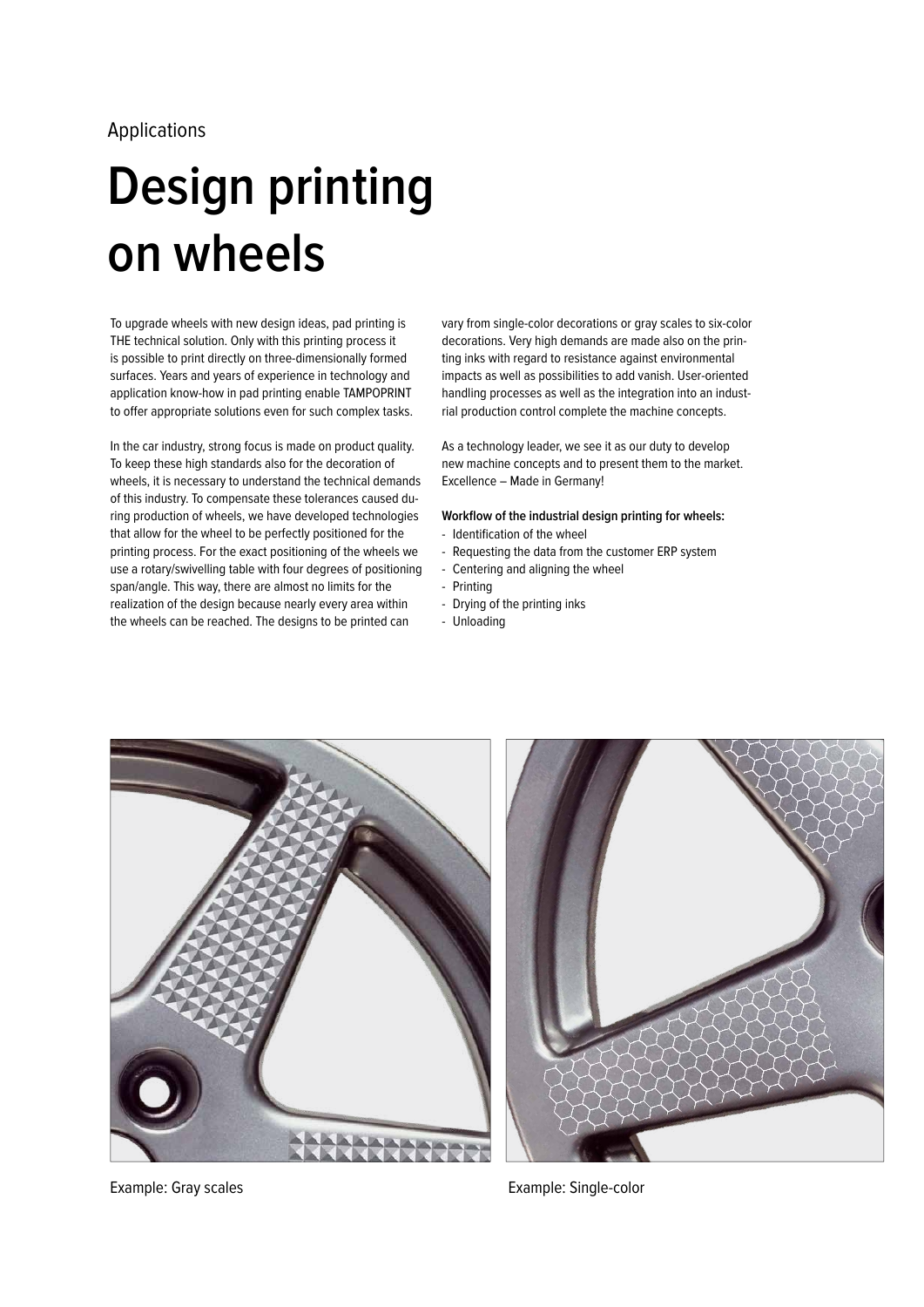# **Dimension does not matter. Only sometimes.**

| Printing system                                             | Transverse doctor blade 210 (CMM)                                             | <b>CONCENTRA 210-6</b>                                                 | <b>LFP 210</b>          |
|-------------------------------------------------------------|-------------------------------------------------------------------------------|------------------------------------------------------------------------|-------------------------|
| Number of colors                                            | 4                                                                             | 6                                                                      |                         |
| Print image size                                            | 200 mm x 300 mm                                                               | Ø 200 mm<br>(141 mm x 141 mm)                                          | 200 mm x 600 mm         |
| Ink/doctoring cup Standard size                             | $1x$ 210 mm                                                                   | $1x$ 210 mm                                                            | $1x$ 210 mm             |
| Ink/doctoring cup Special size                              | $2x 90$ mm $/$ 3x 60 mm                                                       | 2x 90 mm / 3x 60 mm                                                    | $2x 90$ mm / $3x 60$ mm |
| Cliché type                                                 | <b>INTAGLIO laser cliché</b><br>Magnet screen cliché<br>record special cliché | INTAGLIO laser cliché<br>Magnet screen cliché<br>record special cliché | Magnet screen cliché    |
| Cliché size                                                 | 220 mm x 700 mm                                                               | 220 mm x 500 mm                                                        | 220 mm x 1000 mm        |
| Force of pressure                                           | 4000 N                                                                        | 4000 N                                                                 | 25 000 N                |
| Number of axes Machine                                      | 8                                                                             | 2                                                                      | 2                       |
| Number of axes Jigs                                         | $\overline{4}$                                                                | 4                                                                      | 4                       |
| Number of cycles / hour<br>(one passage in single printing) | 300                                                                           | 250                                                                    | 250                     |
| Optional processes                                          | Data connection to ERP system / Measuring of the spokes / Aligning / Drying   |                                                                        |                         |



Example: Multi-color decoration (6 colors) Example: Multi-color decoration (CMYK)